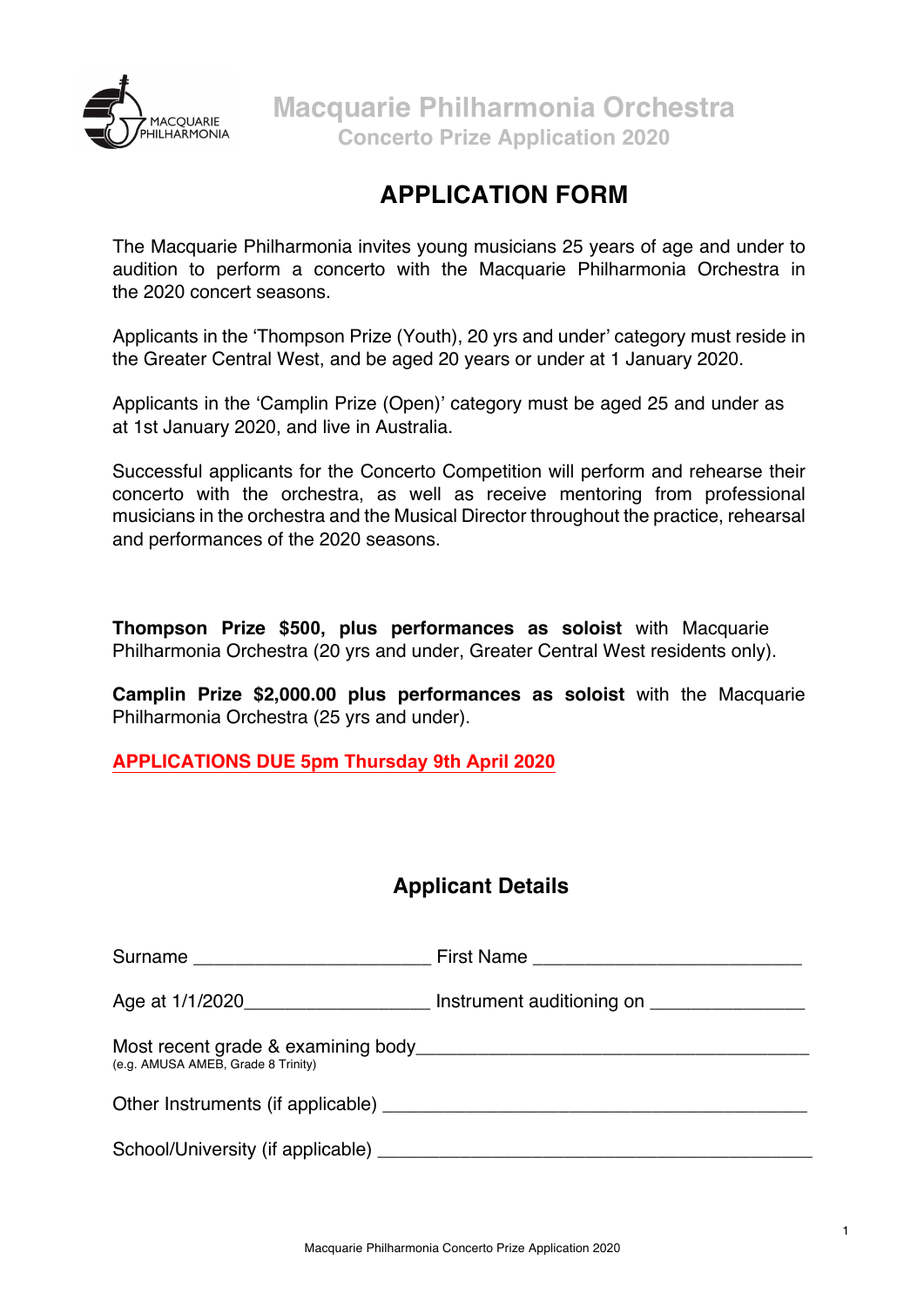

| <b>Contact Address</b><br>(applicant's home or postal address) | <u> 1989 - Johann John Stone, meny ambany amin'ny fivondronan-kaominin'i Carl (1989) ao amin'ny fivondronan-kaomin</u> |
|----------------------------------------------------------------|------------------------------------------------------------------------------------------------------------------------|
|                                                                |                                                                                                                        |
|                                                                |                                                                                                                        |
| Home phone ________________________                            | Mobile phone ____________________                                                                                      |
|                                                                |                                                                                                                        |
|                                                                | <b>Parent/Guardian/Emergency Contact Details</b>                                                                       |
| Surname __________________________                             | Home phone _______________________                                                                                     |
|                                                                | Mobile phone ________________________                                                                                  |
|                                                                |                                                                                                                        |
|                                                                |                                                                                                                        |
|                                                                |                                                                                                                        |
|                                                                | <b>Music Teacher Details</b>                                                                                           |
| Surname _____________________________                          |                                                                                                                        |
|                                                                | <u> 1990 - Johann John Stone, mars et al. (</u>                                                                        |
| Work phone ______________________                              |                                                                                                                        |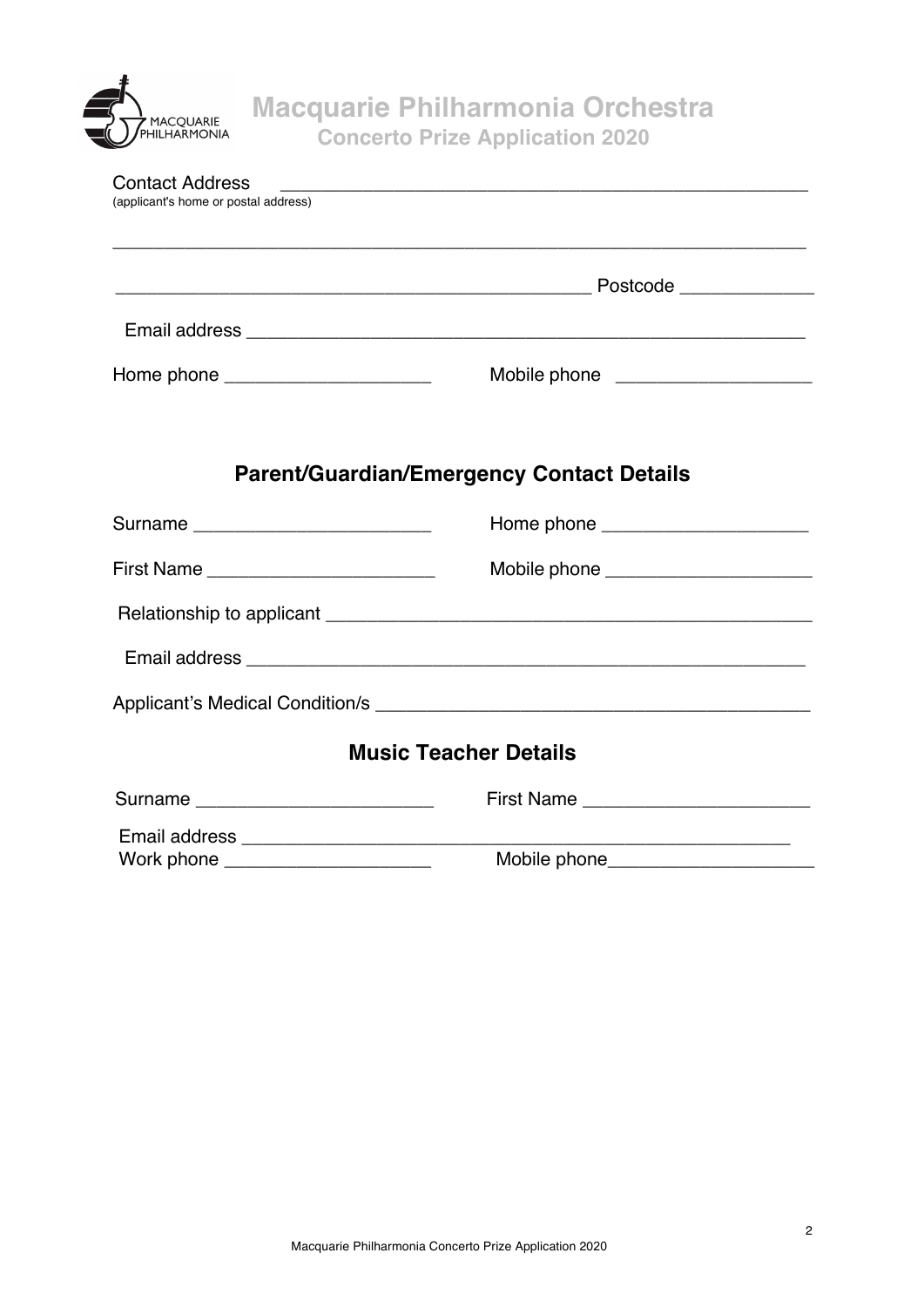

#### **Media release**

I give permission for \_\_\_\_\_\_\_\_\_\_\_\_\_\_\_\_\_\_\_\_\_\_\_\_\_\_\_\_\_\_\_ (applicant name) to have his/her image displayed on the Macquarie Philharmonia Orchestra (MPO) and Macquarie Philharmonia website, on social media, including MPO's Facebook, Instagram and Twitter accounts and in any other print or online media in relation to the MPO. The MPO may identify me/my child by name and school. I give permission for the MPO to publish information about me/ my child in publicly accessible communications in print and online. This permission remains effective until I advise otherwise in writing.

I do not wish my/my child's information shared online.

Applicant signature **Executive Server Server Server Server Server Server Server Server Server Server Server Server Server Server Server Server Server Server Server Server Server Server Server Server Server Server Server Se** 

Parent/quardian signature (if under 18)

## **Audio release**

I \_\_\_\_\_\_\_\_\_\_\_\_\_\_\_\_\_\_\_\_\_\_\_\_\_\_\_ (applicant name) understand that my recorded audition will be used for audition purposes and my recording will not be returned. I give permission for my recording to be used for promotion of Macquarie Philharmonia Orchestra activities as deemed appropriate. I have sourced all required copyright permissions for recording of this work for audition purposes.

Applicant signature **Example 20** 

Parent/guardian signature (if under 18) \_\_\_\_\_\_\_\_\_\_\_\_\_\_\_\_\_\_\_\_\_\_\_\_\_\_\_\_\_\_\_\_\_\_\_\_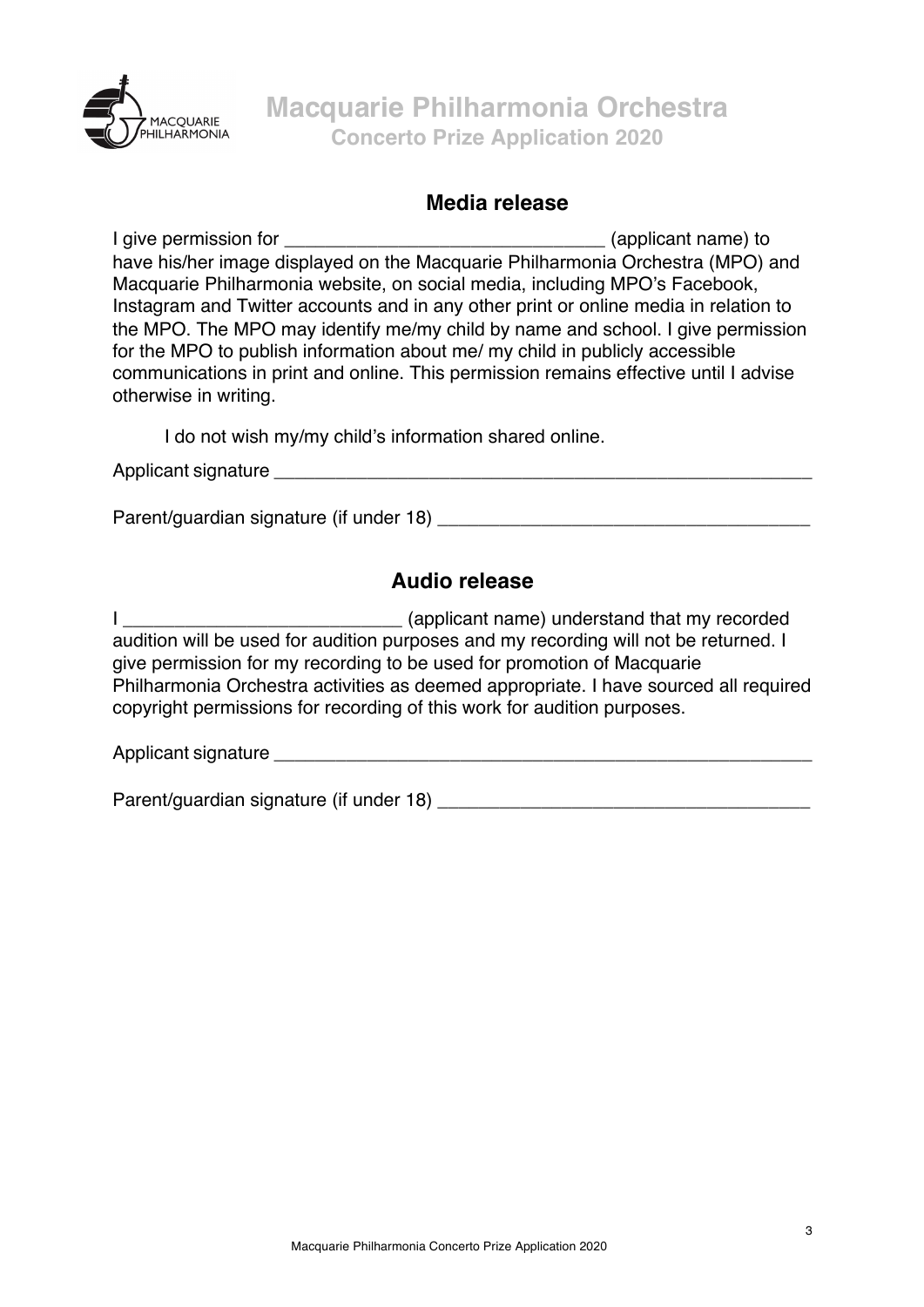

Macquarie Philharmonia Orchestra Concerto Prize Application 2020

### **Applicant musical statement**

Please outline why performing a concerto with an orchestra is an important musical experience for you.

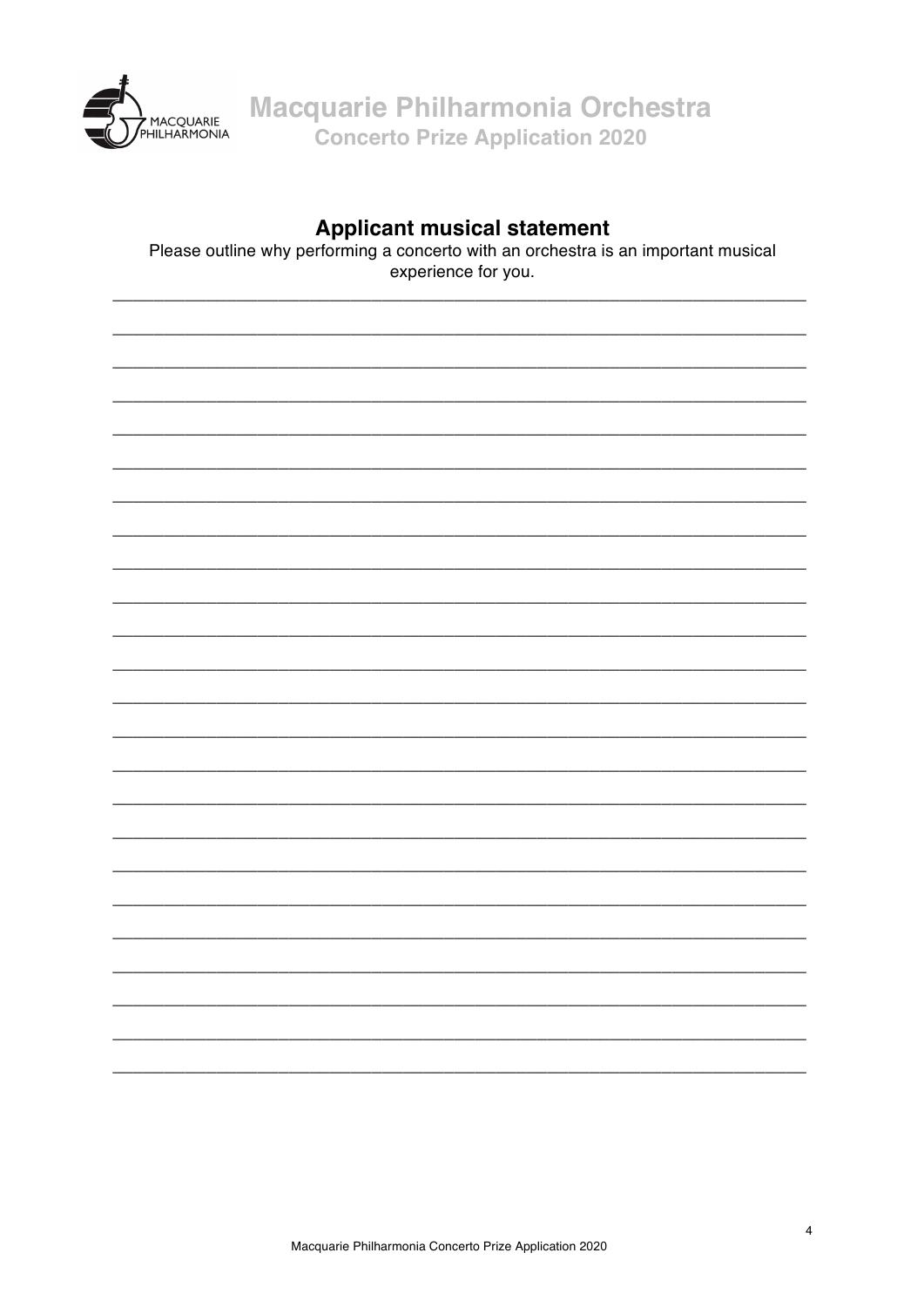

**Macquarie Philharmonia Orchestra Concerto Prize Application 2020**

# **Category**

(please tick one option only)

Thompson Prize (20 yrs & under). Thompson Prize Category is open to residents of the Central West only.

Camplin Prize (25 yrs & under). The Camplin Prize is open nationally.

Both

| ,我们也不能在这里的时候,我们也不能在这里的时候,我们也不能在这里的时候,我们也不能会不能会不能会不能会不能会不能会不能会。""我们的人,我们也不能会不能会不能 |
|----------------------------------------------------------------------------------|
| ,我们也不能在这里的时候,我们也不能在这里的时候,我们也不能在这里的时候,我们也不能会在这里的时候,我们也不能会在这里的时候,我们也不能会在这里的时候,我们也不 |
|                                                                                  |
| (applicant full name) accept the Terms                                           |
| & Conditions outlined overleaf and wish to apply for the 2020 Macquarie          |
| Philharmonia Concerto Competition.                                               |
|                                                                                  |
|                                                                                  |
|                                                                                  |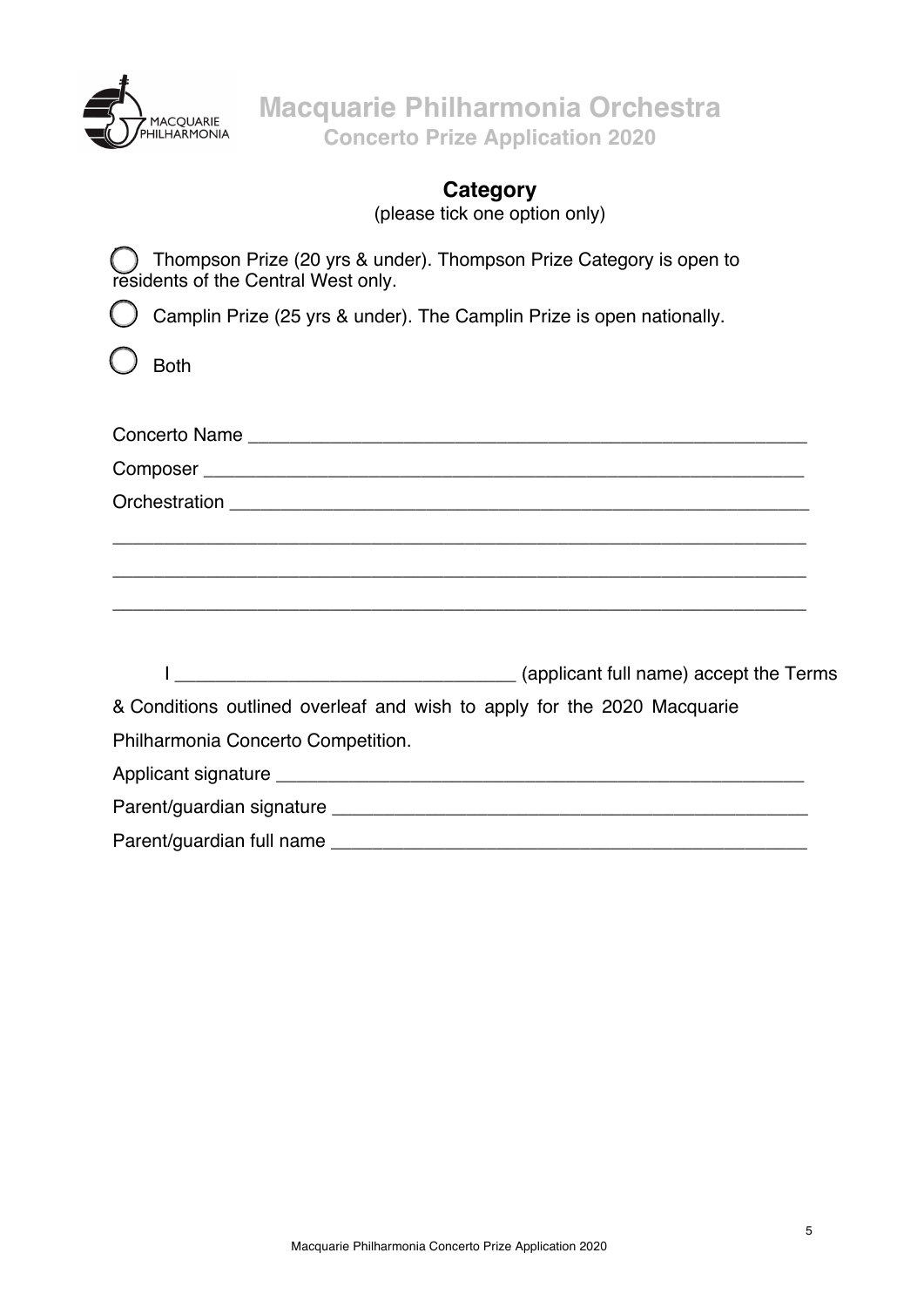

# **Application Checklist**

 $\Box$  Score (will not be returned)

 $\Box$  Payment of \$50.00 is included with this application. Payment should be made to Macquarie Philharmonia Inc. BSB: 882 000 Account Number 9041402. Please include applicant's full name in deposit information.

 $\Box$  Completed application form

 $\Box$  Publicity photo (head and shoulders, white background, high resolution [over] 500k])

**□** Read and understood Terms & Conditions

Send completed application, photo and score to: **admin@macquariephilharmonia.org.au**

or post to **Macquarie Philharmonia Concerto Prize, P.O. Box 1835, Bathurst NSW 2795** 

**APPLICATIONS DUE 5pm Thursday 9th April 2020**

# **IMPORTANT DATES**

## **Applications close**

5pm, Thursday 9th April 2020

## **Live auditions for shortlisted applicants**

Sunday 26th April 2020

Please note, times and venues for live auditions will be determined once applications have closed. Auditions will take place in the Central West or Blue Mountains of NSW. Please be available for live audition with your own accompanist on these dates. If you need assistance finding an accompanist, please do not hesitate to contact us.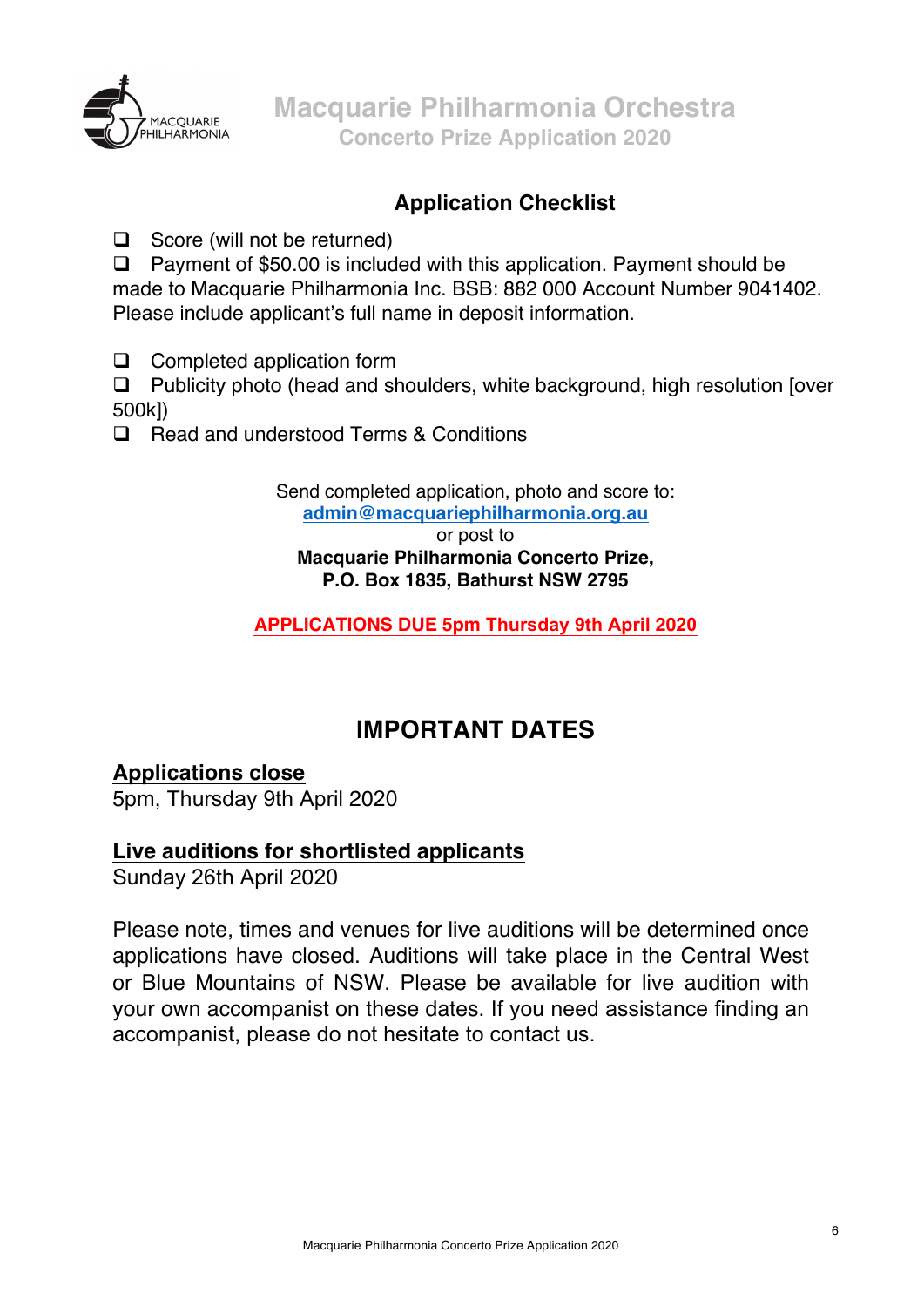

# **Terms & Conditions**

- Applicants must audition with same concerto (or movement from) which will be performed should the applicant be successful.
- Payment of the application fee \$50.00 must be received by the Macquarie Philharmonia before this application will be considered. Payment should be made to Macquarie Philharmonia Inc. BSB: 882 000 Account Number 9041402. Please include applicants full name in deposit information.
- Consideration will be given to orchestration when awarding the Concerto Prize. The orchestration must be deemed appropriate for the Macquarie Philharmonia Orchestra e.g. size and instrumentation of orchestra required. If you have any queries, please contact us at admin@macquariephilharmonia.org.au
- Incomplete or partial applications will not be considered.
- All applicants must supply a publicity photo no less than 1 year old head and shoulders image, with a white background in high resolution (more than 500k).
- Judge's decision is final and no correspondence will be entered into.
- Applicants must be available for live audition (with own piano accompanist) on Sunday 26th April 2020. Submitted recordings will be considered for applicants from out of state.
- Prizes will be presented as a cheque to the winning applicants or parent/guardian on the final performance date in 2020.
- Successful applicants must be available for all rehearsals and performances as requested by Macquarie Philharmonia.